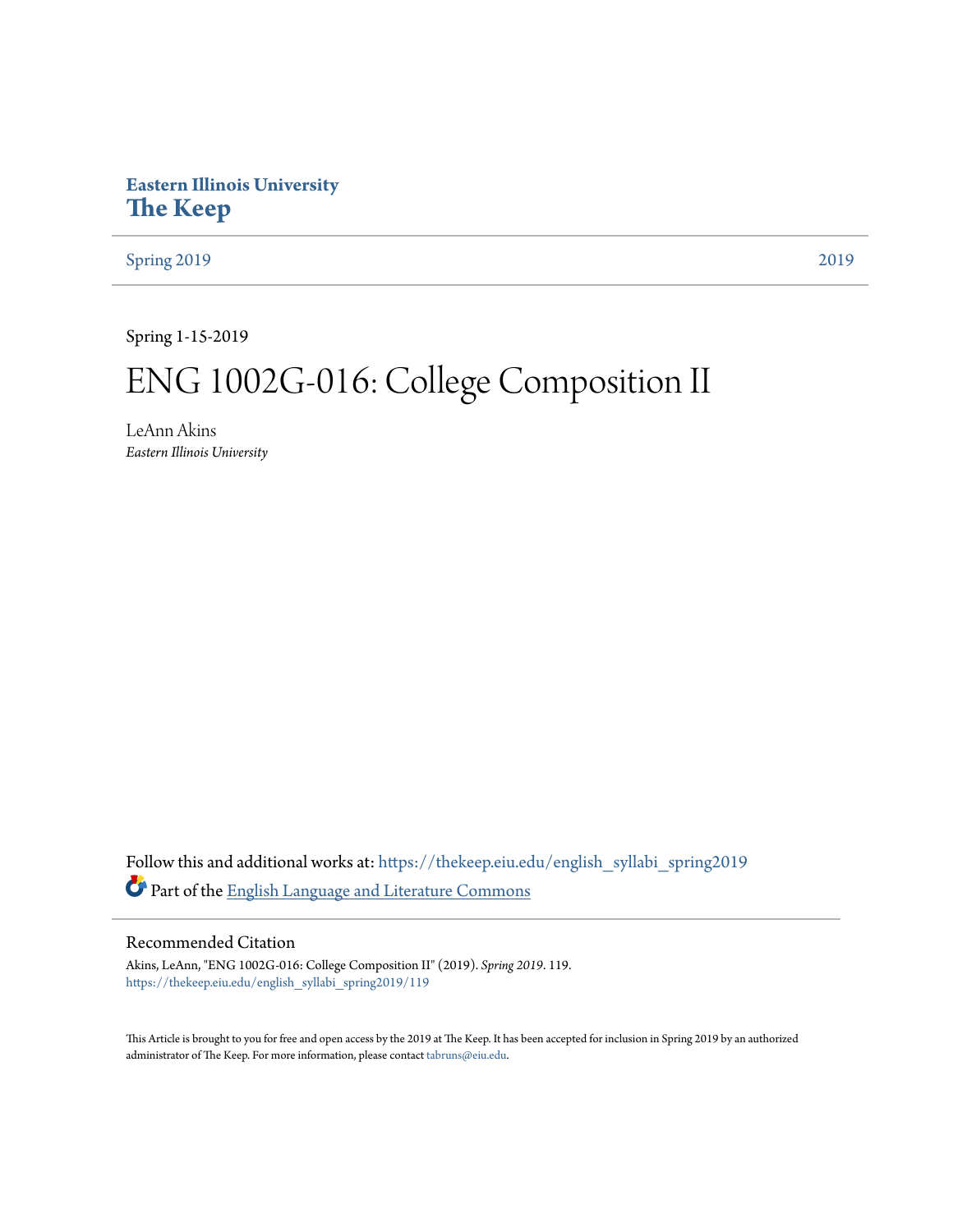# ENGLISH 1002-16 College Composition Il: Argument and Critical Inquiry SPRING 2019  $T/TH$  11am-12:15pm CH 3150

INSTRUCTOR: LEANN AKINS OFFICE HOURS: T/TH

9-9:30am; 12:15 pm-l pm \*and by appointment

OFFICE: CH 3562 MAILBOX: CH 3155 E-MAIL ADDRESS: lakins@eiu.edu

A. COURSE DESCRIPTION: ENG 1002G: Argument and Critical Inquiry focuses on argumentation and the critical inquiry and use of sources and arguments. Course work entails analyzing others' arguments and writing a variety of well-researched and ethically responsible arguments. Students gain further practice finding relevant information from a variety of sources and evaluating, synthesizing, and presenting that information. ENG 1001G/1091G and ENG 1002G/1092G are designed to be taken in this ordered sequence. Successful completion of a composition course in critical reading and source-based writing (ENG 1001G/1092G) is a necessary precursor and foundation for the critical inquiry and writing of arguments that occur in ENG l 002/1092G.

- B. OBJECTIVES: Students will demonstrate the ability to:
	- Apply the principles of argument---claims, reasons, evidence, assumptions, counter-arguments, and counterargumentation-in written documents
	- Produce cogent written arguments that consider ideas, problems, and evidence from multiple perspectives
	- Evaluate primary and secondary source evidence, including quantitative data, to determine its credibility, appropriateness, and relevance
	- Integrate sources ethically, appropriately, and consistently in written documents.
	- Use data and create graphical elements in their writing
	- Recognize how to **transfer their writing processes, understanding of rhetorical principles, genre awareness,** understanding of argumentative principles, and the research process to other writing situations
	- Present work in Edited American English
- C. MINIMUM WRITING REQUIREMENT OF ENGLISH 1002G: Writing Centered course whereby the quality of the students' writing is the principal determinant of the course grade. The minimum writing requirement is 5,000 words (roughly equivalent to 20 double-spaced pages) of polished, revised prose in addition to informal writing such as invention work, peer critiques, discussion statements, self-assessments, drafts, etc.

#### REQUIRED TEXTS AND MATERIALS: Must be obtained before next class session.

Barnet and Bedau. Current Issues and Enduring Questions: A Guide to Critical Thinking and Argument, with Readings,  $11<sup>th</sup>$  ed.

Bullock, Brody, and Weinberg. The Little Seagull Handbook. 3rd ed.

Ramage, Bean, and Johnson. Writing Arguments: A Rhetoric with Readings, 10<sup>th</sup> ed.

Wysocki and Lynch. Compose, Design, Advocate: A Rhetoric for Integrating Written, Oral and Visual Communication, 2<sup>nd</sup> ed.

Laptop, Flash Drive and ear buds

COURSE REQUIREMENTS OVERVIEW: You will be required to write often both in and out of class, to read selections from the texts, to participate actively in classroom discussion and peer group/review exercises, to complete all classroom exercises, and to complete all formal writings. You are also required to attend all conferences when scheduled. Keep track of all of your work—activity writings, pre-writings, essay drafts, peer reviews. instructor comments, etc. Do not throw away anything!! I will respond critically to students' writing and address both strengths and weaknesses in written comments and/or in conference. I may administer pop quizzes at my discretion. The final course grade will be determined primarily by performance on the writing assignments. Students will schedule individual conferences as rcquired.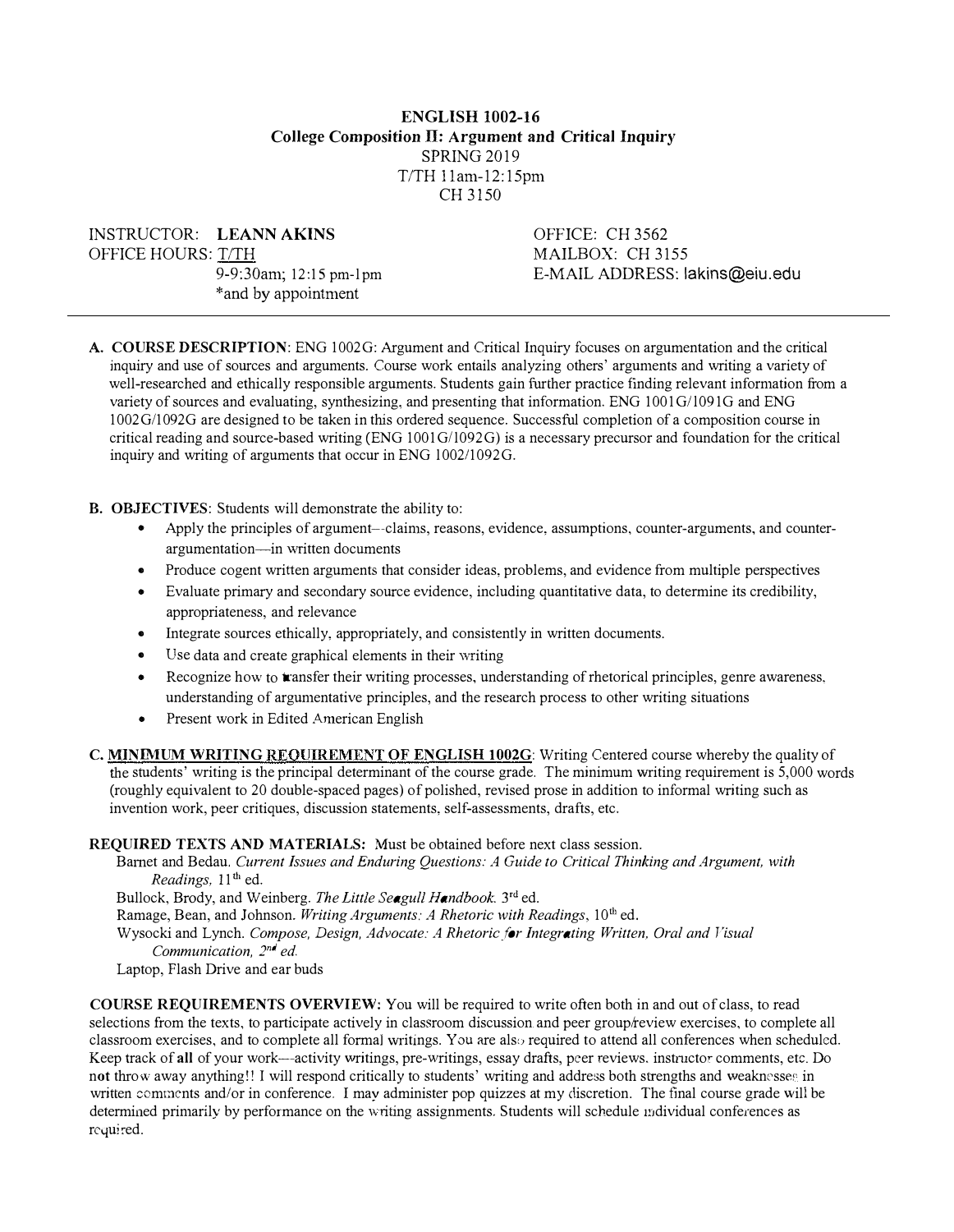SPECIFIC ACTIVITIES INCLUDE: See Tentative Course Schedule and Assignment Sheets for more details.

Quizzes: At any time, I can give a "pop quiz". Quizzes cannot be made up, and your missed points will be deducted from your point total at the end of the semester.

Conferences: Three times, you will meet with me either in person or via email to discuss the progress of your drafts. Also note that there are no scheduled classes for a portion of this time. Each student must sign up and attend these conferences. To earn the total possible conference points at each meeting, each individual MUST do the following:

- Bring/email a completed draft and/or assigned required materials
- Have prepared a list of questions and concerns about the draft.
- Be able to discuss with me anticipated changes and/or revisions made.
- Take notes on the any comments given to you.
- Be an active listener. Offer suggestions to group inembers if applicable.

\*\*lf you do not attend or if you are late for the appointment. you receive NO points. ONE absence, and NO feedback on your paper.

\*\*If you DO attend but DO NOT MEET THE ABOVE CRITERIA, conference points will be deducted.

# Due to the large number of students/conferences, I cannot allow office OR email conferences to be "made up" and, likewise, cannot allow conference points to me "made up". NO EXCEPTIONS. So, it is important that you sign up for a convenient time and then make every possible effort to participate.

Peer reviews: On three occasions, you will become a peer reviewer for someone or for a group. I will receive a photocopy of the original review that you do for your peer so that you may receive points for having completed it. Further directions for these activities will be given later. If a PR is not submitted to me on time, the reviewer will suffer one letter grade reduction of points.

Formal Essavs: There will 6 mandatory essays of various types including a final exam essay. Most of these will undergo an extensive writing process and much revision. There may be graded parts of the process in addition to the final product. Further instructions will be given for these writings throughout the semester. Final essays must be submitted at the beginning of class on the due date for which they are assigned. If submitted late, the assignment will suffer one full letter grade for each calendar day it is late. After 3 calendar days, I will no longer accept the assignment, and it will receive 0 points. If you submit essays late, you must give it to my directly or place it in my mailbox with a department signature/time stamp. Otherwise, it will not be accepted.

Extra Credit (OPTIONAL): All Extra Credit can be turned in throughout the course, but it MUST be submitted NO LATER than the beginning of the class period on 4/23. OPTIONS:

1) Attend any campus/community event that is in some way educational, and type up a 1 page, double spaced response.

2)  $\&$  3) Visit the Writing Center for assistance with your writing. After your visit, type up a half page, double spaced summary for me, describing what you learned from the tutor and what changes you plan to make with your writing as a result of that visit. (may go twice for credit)

10 points awarded for each. You may do all three for a possible 30 points total. Throughout the semester, I MAY offer the class smaller extra credit, overnight homework assignments, at my discretion. But individual students cannot negotiate for more.

LATE WORK: All assignments are to be submitted at the BEGINNING of the class period on which they are due unless otherwise stated on the assignment sheet. Please see the course outline for said dates. If you submit any work to me late, you must give it to my directly or place it in my mailbox with a department signature/time stamp. Otherwise, it will not be accepted. In the event of an absence, it is expected that you will get your work to me ahead of time or send your assignments with a classmate for submission. IF an absence is "excused", you  $\frac{may}{day}$  be permitted to make up assignments at the convenience and discretion of the instructor

REVISJON: Revision is ongoing throughout the semester. Items submitted are expected to have been fully revised before sul mission; items cannot be further revised after submission. NOTE: Deep Revision, not just surface editing, is expected. Lack of revisions will result in a failing grade.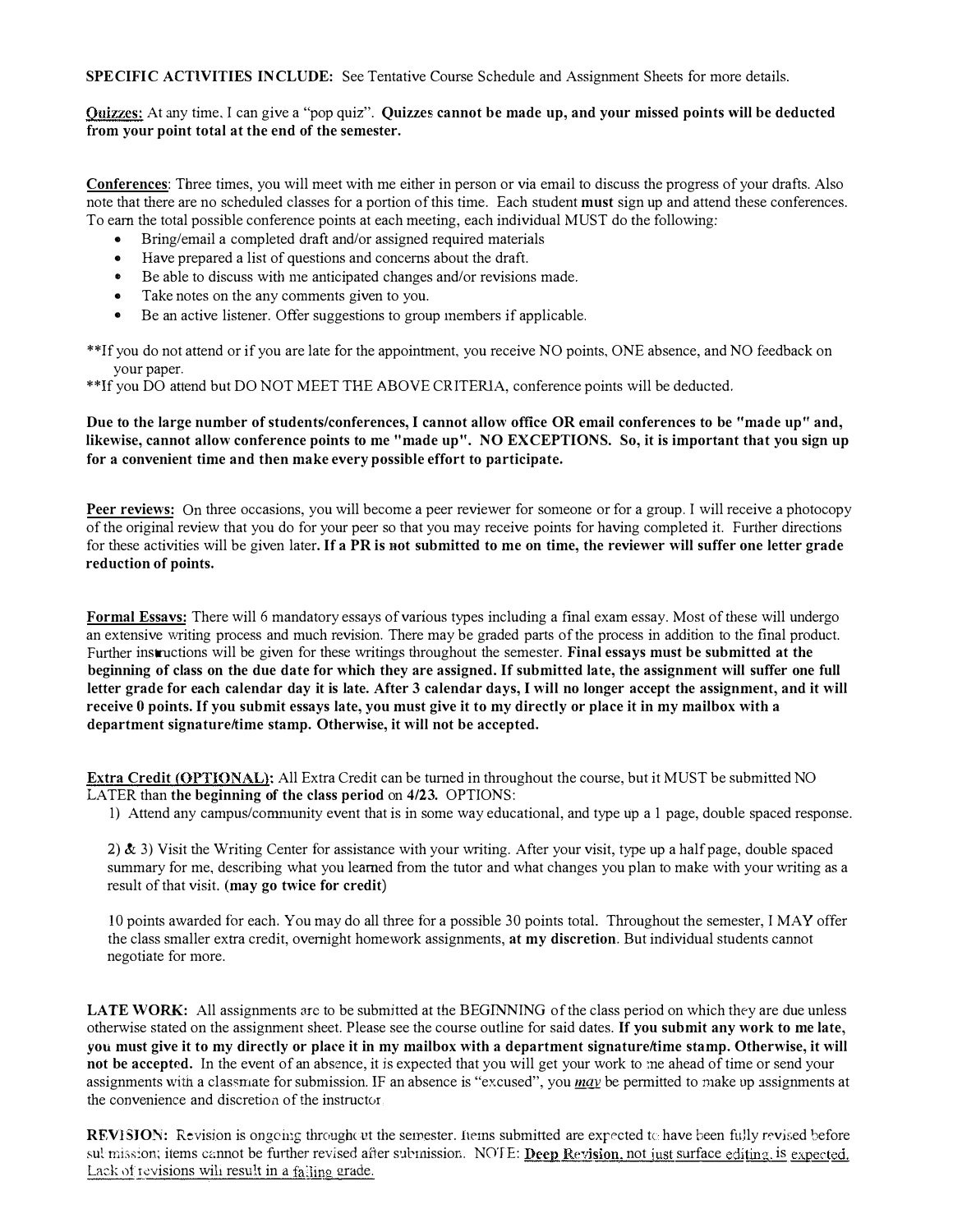EVALUATION: By the end of the course, a student must be writing at a "C" level (or a 70%) and possess the skills competent enough to advance from ENG1002. If there is an extreme discrepancy between in-class and out of class work, I reserve the right to base a student's grade on in-class work alone. Keep track of your points. These are NOT found on D2L.

A point breakdown is as follows:

| <b>ASSIGNMENT</b><br>(minimum page requirement each)                                                                                                                                                                                                                                                                                          | <b>Individual Points</b>                                                                                                                                                                                                                                                                                                                                                 | <b>Cumulative Points</b>                                                                                                                        |                                                                                                          | Grading Scale                                                       |  |
|-----------------------------------------------------------------------------------------------------------------------------------------------------------------------------------------------------------------------------------------------------------------------------------------------------------------------------------------------|--------------------------------------------------------------------------------------------------------------------------------------------------------------------------------------------------------------------------------------------------------------------------------------------------------------------------------------------------------------------------|-------------------------------------------------------------------------------------------------------------------------------------------------|----------------------------------------------------------------------------------------------------------|---------------------------------------------------------------------|--|
| Conference Points<br>Peer Review Sheets (1)<br>Unit 1 Rhetorical Analysis Paper* (2)<br>Unit 1 Image Analysis Paper (2)<br>Unit 2 I-Search Abstract* (1.5)<br>Unit 2 I-Search Paper* (3)<br>Unit 2 Synthesis Paper* $(3)$<br>Unit 2 Toulmin Paper* (4)<br>Unit 3 Rogerian Paper* (3.5)<br>Final Essay Exam* (2)<br><b>COURSE POINT TOTAL:</b> | $2$ $\omega$ 25 points each<br>$2$ $\omega$ 25 points each                                                                                                                                                                                                                                                                                                               | 50 points<br>50 points<br>50 points<br>50 points<br>25 points<br>75 points<br>50 points<br>100 points<br>100 points<br>100 points<br>650 points | $7.7\%$<br>$7.7\%$<br>$7.7\%$<br>$7.7\%$<br>$4\%$<br>11.5%<br>7.7%<br>15.33%<br>15.33%<br>15.33%<br>100% | 585-650 = A<br>$520-584 = B$<br>$455-519 = C$<br>$^{454}$<br>$= NC$ |  |
| Overall Course Scale:<br>100-90%=A<br>$89 - 80\% = B$<br>$79-70\% = C$<br>$69\%$ and Below=N/C                                                                                                                                                                                                                                                | All writing will be assessed analytically according to the following 5 categories<br>according to the "Guidelines for Evaluating Writing Assignments in EIU's English Department"<br>Focus<br>Development<br>Organization<br>Style, Grammar, Mechanics, Spelling and Documentation<br>Process (evidence of invention, peer editing, revision) and Audience Consideration |                                                                                                                                                 |                                                                                                          |                                                                     |  |

Note: \* Failure to complete the required assignments (those marked with the asterisk above) will result in a grade of N/C for the course regardless of point totals! Likewise, class participation, preparedness, and effort can affect any borderline grade. Feel free to come to me and discuss your work and/or grade anytime.

Note: If you are curious, nervous, frustrated, overwhelmed, confused, or just plain ticked, I'm the one to talk to FIRST! Come see ine to discuss your work, your grade, or any issue with me anytime.

| <b>LOG YOUR GRADES</b><br><b>HERE</b> |                                |                               |                      |      |                   |
|---------------------------------------|--------------------------------|-------------------------------|----------------------|------|-------------------|
| UNIT <sub>1</sub>                     | UNIT <sub>2</sub>              |                               | UNIT <sub>3</sub>    |      | Final             |
| <b>Rhetorical Analysis</b>            | <b>Classical Argumentation</b> | <b>Rogerian Argumentation</b> |                      |      | <b>Essay Exam</b> |
| Rhetorical Analysis<br>/50            | I-Search Abstract              | /25                           | Peer Review          | /25  | /100              |
| Image Analysis<br>/50                 | I-Search Paper                 | /75                           | Conference           | /25  |                   |
|                                       | Synthesis Paper                | /50                           | Rogerian Paper       | /100 |                   |
|                                       | Peer Review                    | /25                           |                      |      |                   |
|                                       | Conference                     | /25                           |                      |      |                   |
|                                       | Toulmin Paper                  | /100                          |                      |      |                   |
|                                       |                                |                               |                      |      |                   |
| <b>RUNNING TOTAL /100</b>             | <b>RUNNING TOTAL</b>           | /400                          | <b>RUNNING TOTAL</b> | /550 | /650              |
|                                       |                                |                               |                      |      |                   |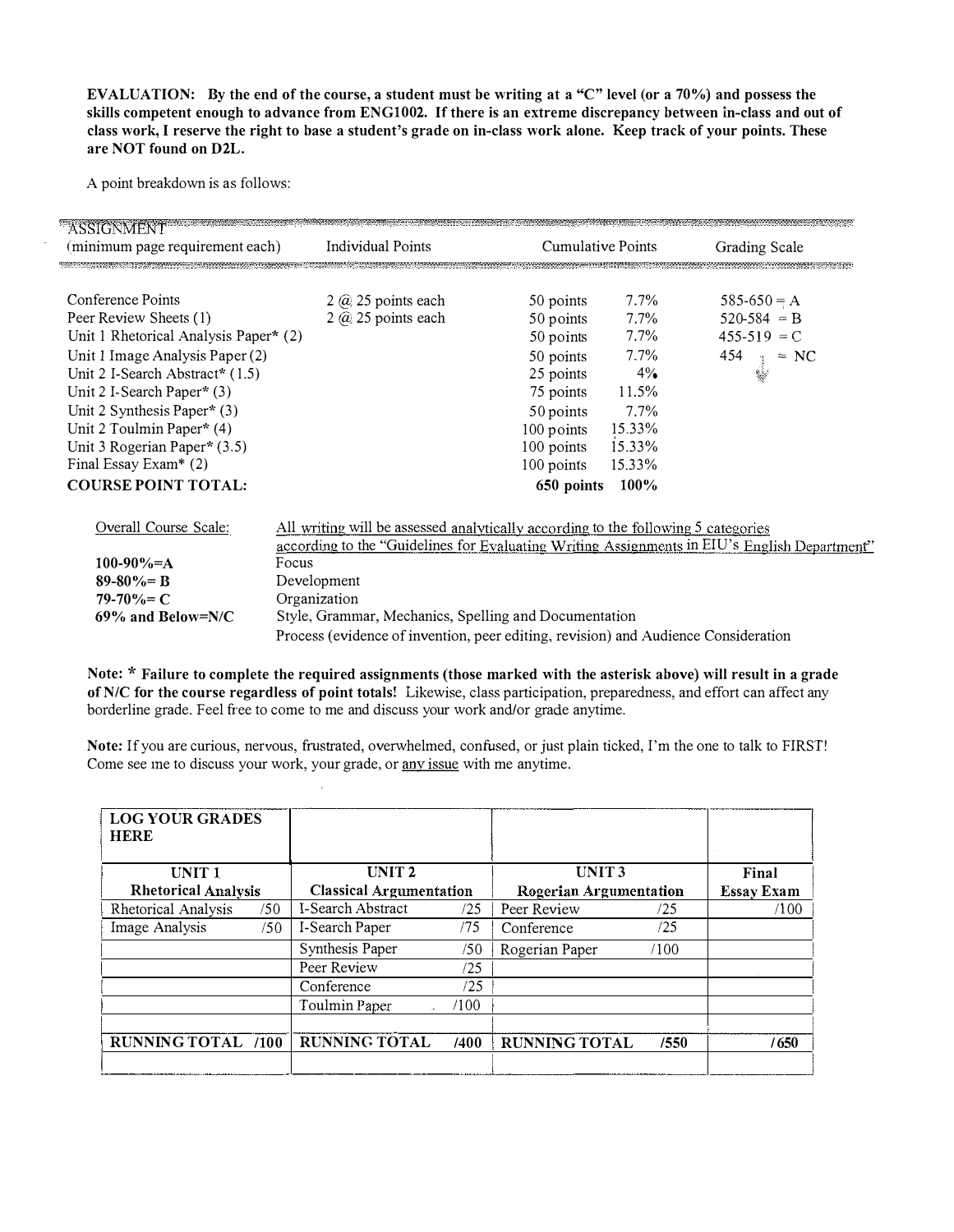ATTENDANCE AND LATE POLICY: Since this course involves a great deal of class participation, it is essential that you attend classes and conferences alike. You are expected to attend every meeting, to sign in. and to be on time. Reinember, if you are absent you are held responsible for the material covered in your absence. This includes any assignments given or collected. In other words, it is up to you to "get caught up." If tardiness or absences become excessive, do not expect to pass ENG 1001.

I will allow for any properly verified absence. 1'he university recognizes "properly verified absences due to illness, emergency, or participation in an official University activity." Bring the appropriate documentation to me beforehand, if possible. If not, then bring documentation to me when you return to class. Otherwise, I will NOT accept documentation.

Note: a document from Health Services merely showing that you were there is NOT "proper verification" for an illness that requires you to miss class.

Proper documentation MUST be DATED and may include:

- $\&$  Letter from university activity director
- $\&$  Doctor's note describing the nature of the illness and the requirement to miss class/work (i.e. flu like symptoms or some such illness where s/he recommends you NOT be at work or at class).
- $\&$  Court documents, police reports, etc. that coincide with class time.
- $\otimes$  ER visit notification that coincides with class time
- $\textcircled{e}$  Other documentation accepted at my discretion.

# I will allow 3 " unexcused" absences. After 3, you will be given a NO CREDIT for the course. If you come to class more than 10 minutes late, you have received an unexcused absence.

# ADDITIONAL INFORMATION:

- $\otimes$  Make sure that you save your work often and in more than one place to prevent loss of material.
- $\bullet$  Save documents with last name, essay number, and draft number. Example: akinsl: I (last name, essay 1, draft one) -- akins1:2 (last name, essay l, draft 2) -- akins 2:final (last name, essay 2, final draft) and so on.
- Whenever you email me, be sure that your subject line has your full name and section number.
- $\&$  When you attach a document to an email, be sure that the document itself has full contact information in the upper left hand corner (see MLA page formatting).
- $\&$  Use only EIU campus mail and ATTACH the documents to the email, do not send me a link to open elsewhere.

# WARNINGS:

- $*$  Anyone who is found tampering with classroom equipment or who is found using a university computer for anvthing that is not course-related is subject to course dismissal.
- $\&$  Anyone who is using a PERSONAL computer for *anything* that is not course-related will be asked to leave and will receive one unexcused absence for that class period.
- $\&$  Anyone who is found using a personal electronic device (i.e. iPod, cellular phone, etc.) during class time will be asked to leave and will receive one unexcused absence for that class period. Please discretely dismiss yourself from the room if you must use your phone. If you need to take it out to put your assignment into a calendar or to use it for course related tasks, please ask first. Otherwise, I will assume it's unrelated to the class and will not engage in discussion! Be respectful and use common sense.
- + GRADES ARE NOT POSTED. FURTHERMORE, I DO NOT DISCUSS GRADES IN EMAIL. I ENCOURAGE YOU TO COME BY THE OFFICE DURING OFFICE HOURS OR BY APPOINTMENT TO DISCUSS GRADES.
- + USE OF EMAIL: PLEASE CHECK YOUR CAMPUS MAIL EVERY DAY in case I send important announcements. If you have a question that is not easily and quickly addressed in an email, your FIRST line of communication is to see me in person. Come by during office hours or set up an appointment. If, however, you have a simple question, unrelated to grades, feel free to email me. I check email at least once a day, every day, including weekends. Typically it is mid-day and early evening. However, I will not commit to an exact time of day for checking my email. If you do not hear back from me, then see me in person ASAP.
- $\bullet$  On rare occasions, I may send out a phone text if a conference must be rescheduled. Otherwise, do not use my phone number as a means of contacting me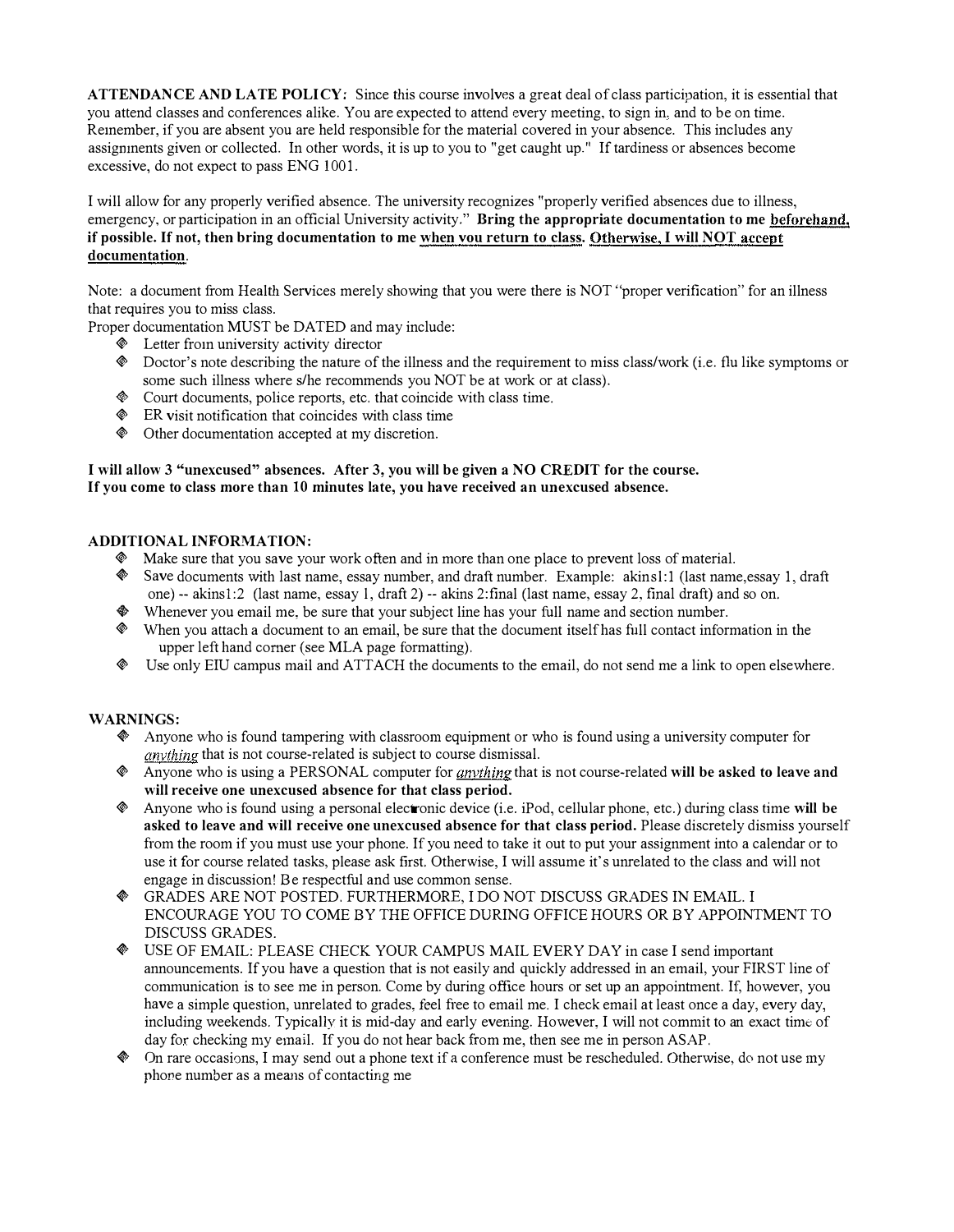# ACADEMIC HONESTY AND PLAGIARISM

To honor and protect their own work and that of others, all students must give credit to proprietary sources that are used for course work. It is assumed that any information that is not documented is either common knowledge in that field or the original work of that student.

#### Academic honesty:

- $\bullet$  Documenting all proprietary information that is received from outside sources, including books, articles, websites, lectures, interviews, television, radio, etc.
- $\Diamond$  Putting quotation marks around the words that were written or spoken by someone other than oneself.
- Applying this standard to all assigmnents (papers, take home exams, presentations, etc.).

# Plagiarism:

To present someone else's work or ideas as one's own is plagiarism. A student commits plagiarism by

- $\bullet$  copying, word for word, someone else's writing without putting that passage in quotation marks and identifying the source.
- taking someone else's writing, changing some of the words, and not identifying the source;
- $*$  taking someone else's ideas or organization of ideas, putting them into his/her own words and not identifying the source;
- $\bullet$  having someone else change the student's writing—a tutor, friend, or relative, for instance—and creating the impression that this is the student's own work; or
- $\Diamond$  purchasing or downloading papers or passages from the Web.

The English Department's statement concerning plagiarism is this: Any teacher who discovers an act of plagiarism - "The appropriation or imitation of the language, ideas and/or thoughts of another author, and representation of them as one's original work" (Random house Dictionary of the English Language)—has the right and the responsibility to impose upon the guilty student an appropriate penalty, up to and including immediate assignment of a grade of F for the assignment and a grade of F for the course, and to report the incident to the Office of Student Standards. Respect for the work of others should encompass all formats, including print, electronic, and oral sources.

Eastern Illinois University is cormnitted to the learning process and academic integrity that is defined in the Student Conduct Code (1.1). To encourage original and authentic written work, any written assignment created in this course may be submitted for review to Turnitin.com and will become a searchable document with the Turnitin-protected and restricted use database.

# EWP-ELECTRONIC WRITING PORTFOLIO

IMPORTANT FOR GRADUATION: EIU students MAY submit an essay from ENG 1002, a "writing centered" course, for inclusion in a university-required electronic portfolio. The deadline for submitting the essay to the EWP for this section of 1002 is NO LATER THAN WEDNESDAY, MAY 1<sup>st</sup>, 1:00pm. See me or your academic advisor if you have questions. Submission forms, as well as other information about the Electronic Writing Portfolio, are available at http://www.eiu.edu/~assess

# **RESOURCES**

INFORMATION FOR STUDENTS WITH DISABILITIES: If you have a documented disability and wish to receive academic accommodations, please contact the Office of Disability Services at 581-6583 as soon as possible.

WRITING CENTER: I encourage you to use EIU's Writing Center located at 3110 Coleman Hall. This free service provides one-to-one conferences with writing center consultants who can help you with brainstorming, organizmg, developing support, documenting your papers, and working with sentence-level concerns. The writing center is open to help any student from any major at any stage of his or her writing process, and its system of one-to-one conferences demonstrates value and respect for individual writers, all of whom can benefit from feedback about their works in progress.

To schedule an appointment, you can drop by the center  $(3110)$  Coleman Hall) or you can call 581-5929. The writing center is open Monday through Thursday, 9 a.m. to 3 p.m., and 6 p.m. to 9 p.m. On Friday hours of operation are 9 a.m. to 1 p.m.

THE STUDENT SUCCESS CENTER: Students who are having difficulty achieving their academic goals are encouraged to contact the Student Success Center (http://www.eiu.edu/~success) for assistance with time nianagement, text taking, note taking, avoiding procrastination, setting goals, and other skills to support academic achievement. The Student Success Center provides individualized consultations. To make an appointment, call  $217-581-6696$ , or go to 9th Street fia!], Room 1302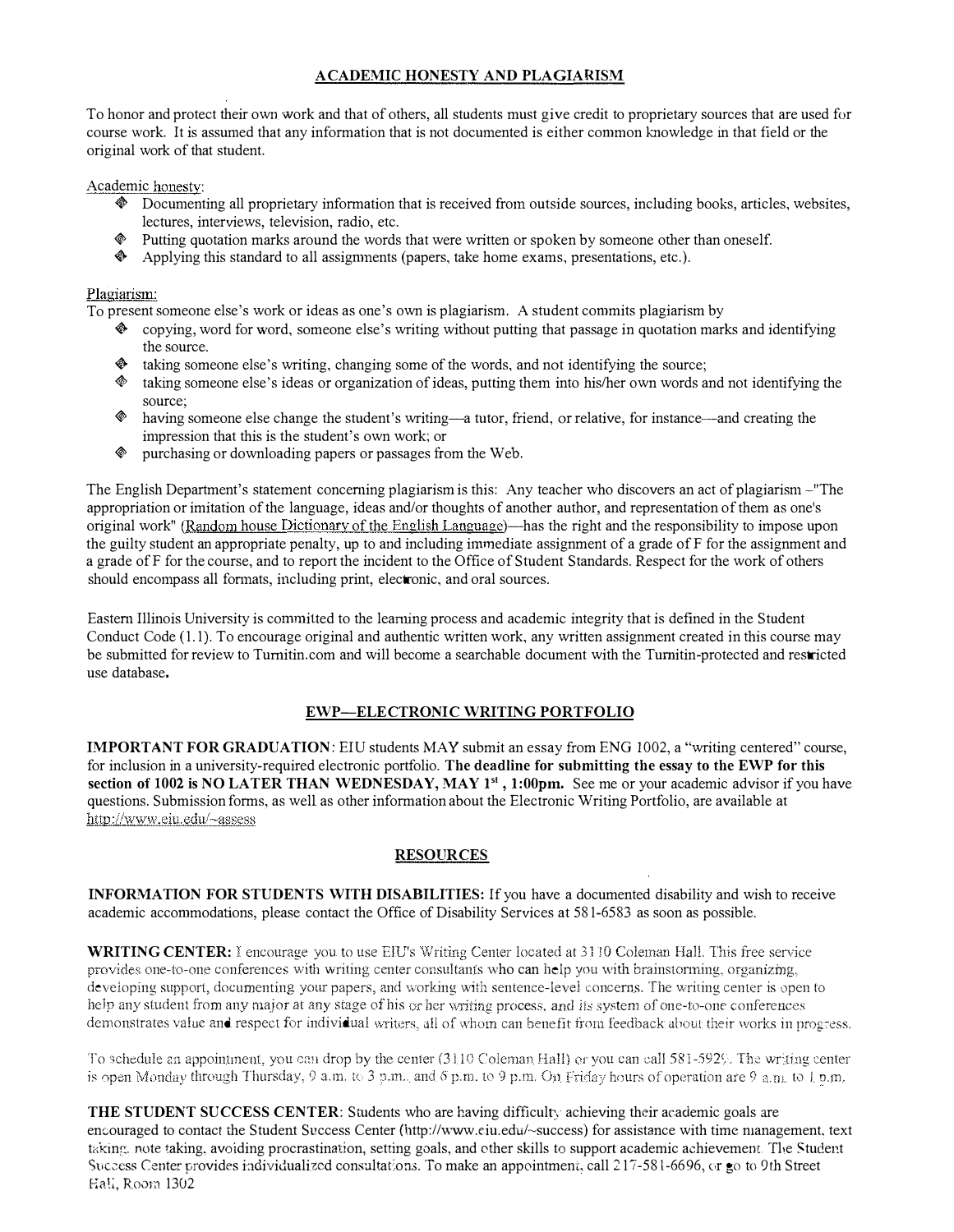| <b>LEANN</b><br><b>AKINS</b>                           |                                                                                                                                                                                                                                                | <b>Tentative</b><br><b>Course</b><br><b>Schedule</b><br>1002 |                                                                                                                                                                                                                                                                            | <b>SPRING</b><br>2019                               |
|--------------------------------------------------------|------------------------------------------------------------------------------------------------------------------------------------------------------------------------------------------------------------------------------------------------|--------------------------------------------------------------|----------------------------------------------------------------------------------------------------------------------------------------------------------------------------------------------------------------------------------------------------------------------------|-----------------------------------------------------|
| <b>MONDAY</b>                                          | TUESDAY                                                                                                                                                                                                                                        | WEDNESDAY                                                    | THURSDAY                                                                                                                                                                                                                                                                   | <b>FRIDAY</b>                                       |
| $JAN$ 7                                                | 8<br>IN CLASS: Syllabus and Outline;<br>Introductions<br>Homework: Get textbooks;<br>Read Writing Arguments (WA) Chapter 1                                                                                                                     | 9                                                            | 10<br>FOR CLASS: Have read WA Chapter 1;<br>HAVE textbooks.<br>IN CLASS: Home Groups:<br>BEGIN UNIT 1: RHETORICAL<br><b>ANALYSES</b><br>Homework: Read WA Chapter 2;<br>Google/Study: GONCHAR "401<br>Prompts for Argumentative Writing"<br>New York Times - choose/list 8 | 11                                                  |
| 14                                                     | 15<br>FOR CLASS: Have Read:<br>WA Chapter 2; have 8 ideas/interests listed<br>from "401 Prompts"<br>IN CLASS: Discuss Chapter 2 and topics<br>from Google search<br>Homework: Read WA Chapter 3; Read<br>Current Issues (CI) Chapter 3 p80-110 | 16                                                           | 17<br>FOR CLASS: Have Read: WA Chapter 3<br>and CI Chapter 3<br>Homework: Read WA Chapter 4 and 5                                                                                                                                                                          | 18                                                  |
| 21<br><b>MLK</b><br><b>Birthday</b><br><b>NO CLASS</b> | 22<br>FOR CLASS: Have Read WA Chapter 4& 5<br>Homework: Read WA Chapter 6 & 7                                                                                                                                                                  | 23                                                           | 24<br>FOR CLASS: Have Read<br>WA<br>Chapter $6 & 7$<br>IN CLASS: Assign Rhetorical Analysis<br>Paper<br>Homework: Read WA Chapter 8 and<br>Patrick O'Malley's "More Testing, More<br>Learning" (Google pdf online and print<br>off for class)                              | 25                                                  |
| 28                                                     | 29<br>FOR CLASS: Have Read<br>WA Chapter 8 and BRING IN PRINTED<br>O'Malley<br>IN CLASS: Unit 1<br>Homework: DRAFT                                                                                                                             | 30                                                           | 31<br>FOR CLASS: RHETORICAL<br><b>ANALYSIS PAPER DUE</b><br><b>IN CLASS: Assign Image Analysis</b><br><b>Paper</b><br>Homework: Read WA Chapter 9                                                                                                                          | FEB <sub>1</sub>                                    |
| $\overline{4}$                                         | $\mathsf{s}$<br><b>IN CLASS:</b><br><b>IMAGE ANALYSIS GROUP PAPER</b><br><b>DUE</b><br>BEGIN UNIT 2: CLASSICAL<br><b>ARGUMENT</b><br>Assign I-Search Paper                                                                                     | 6                                                            | 7<br>IN CLASS: LIBRARY TOUR CLASS<br><b>MEETS AT SOUTH DOOR.</b><br>Homework: I-Search Abstract                                                                                                                                                                            | 8                                                   |
| 11                                                     | 12<br>FOR CLASS: I-SEARCH ABSTRACT<br><b>DUE</b><br>IN CLASS: Unit 2<br>Homework: Check Unit 2 Assignment<br>Sheet                                                                                                                             | 13                                                           | 14<br>IN CLASS: Unit 2                                                                                                                                                                                                                                                     | 15<br><b>LINCOLN</b><br>Birthday<br><b>NO CLASS</b> |
| 18                                                     | 19<br>IN CLASS: Unit 2<br>Homework: Check Unit 2 Assignment<br><b>Sheet</b>                                                                                                                                                                    | 20                                                           | 21<br>FOR CLASS: I-SEARCH PAPER<br>DUE<br>IN CLASS: Assign Synthesis Paper.<br>Homework: Check Unit 2 Assignment<br>Sheet                                                                                                                                                  | 22                                                  |